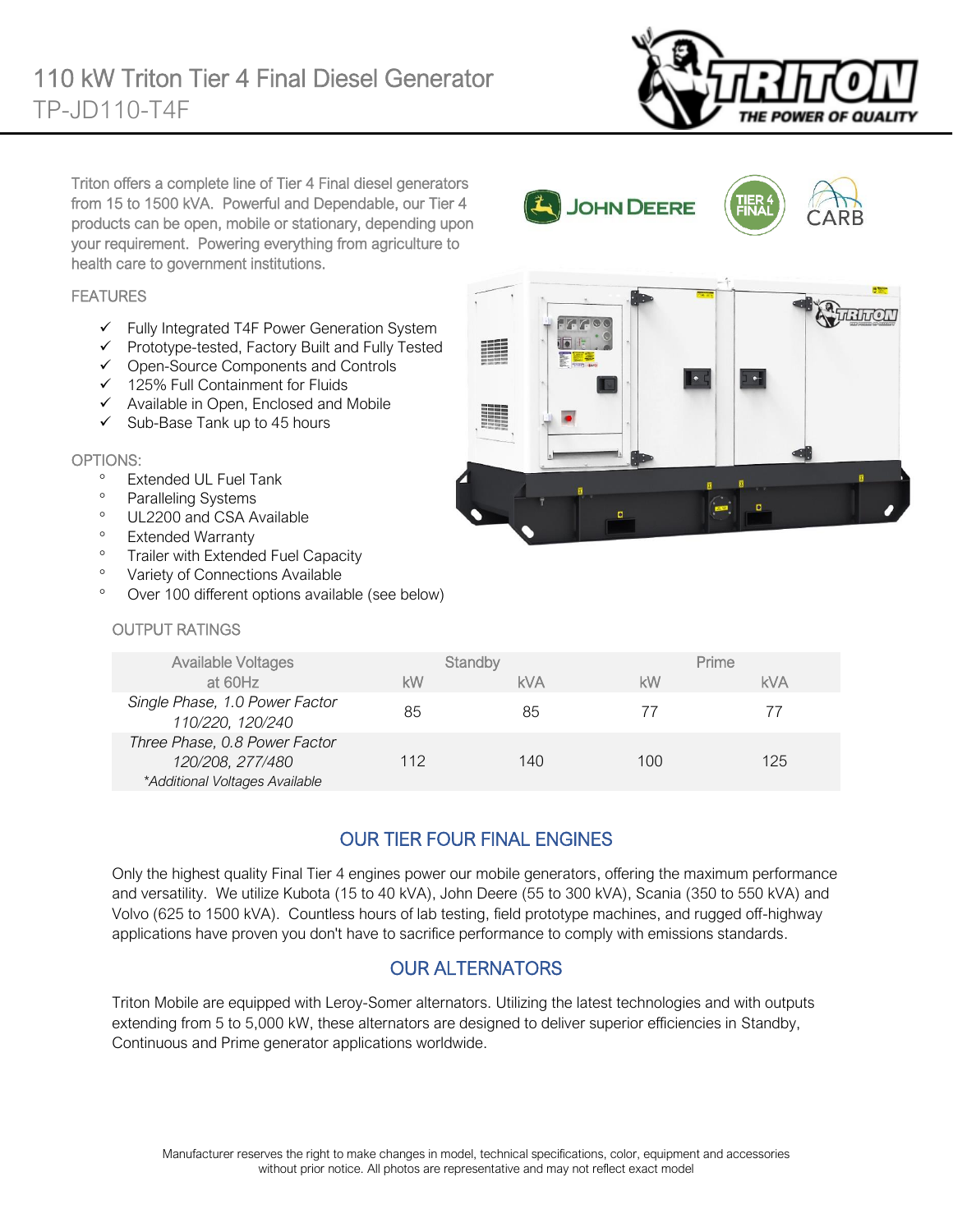

## ENGINE INFORMATION

| Engine Make                       | John Deere             |
|-----------------------------------|------------------------|
| Model                             | 4045HFG09              |
| <b>Tier Rating</b>                | Tier 4 Final           |
| Engine Speed (RPM)                | 1800                   |
| Engine Power Output at rated RPM  | 124 kWm / 166 HP       |
| Cooling                           | <b>Radiator Cooled</b> |
| Aspiration                        | Turbocharged           |
| <b>Total Displacement (Liter)</b> | 4.5                    |
| No. of Cylinders and Build        | 4, in line             |
| <b>Bore and Stroke</b>            | 106 x 127              |
| <b>Compression Ratio</b>          | 17.0:1                 |
| Governor                          | Electronic             |
| Fuel Consumption (L/hr)           |                        |
| <b>Full Load</b>                  | 20                     |
| 75% Load                          | 15.9                   |
| 50% Load                          | 11.8                   |
| Oil Capacity (Liter)              | 18                     |
| Coolant Capacity (Liter)          | 18                     |

## ALTERNATOR INFORMATION

| Manufacturer                          | Leroy Somer                                                     |
|---------------------------------------|-----------------------------------------------------------------|
| Design                                | Brushless single bearing, revolving field                       |
| <b>Stator</b>                         | $2/3$ pitch                                                     |
| Rotor                                 | Single bearing, flexible disc                                   |
| <b>Insulation System</b>              | Class H                                                         |
| <b>Standard Temperature Rise</b>      | 125 -163°C Continuous                                           |
| Exciter Type                          | <b>Self Excited</b>                                             |
| <b>Phase Rotation</b>                 | A(U), B(V), C(W)                                                |
| <b>Alternator Cooling</b>             | Direct drive centrifugal blower fan                             |
| AC Waveform Total Harmonic Distortion | No load < $1.5\%$ . Non distorting balanced linear load < $5\%$ |
| Telephone Influence Factor (TIF)      | <50 per NEMA MG1-22.43                                          |
| Telephone Harmonic Factor (THF)       | $<$ 2%                                                          |

## DEEP SEA 7420 DIGITAL CONTROLLER

- Adaptable for a wide variety of single gen-set applications, supporting diesel, gas and petrol engines.
- Monitors engine speed, oil pressure, coolant temperature, frequency, voltage, current, power and fuel level, giving you comprehensive engine and alternator protection.
- <sup>o</sup> Easy USB configuration via the DSE PC Suite or directly through the controller's panel.
- Additional Synchronization Model (DSE8510) available upon request on customized equipment.

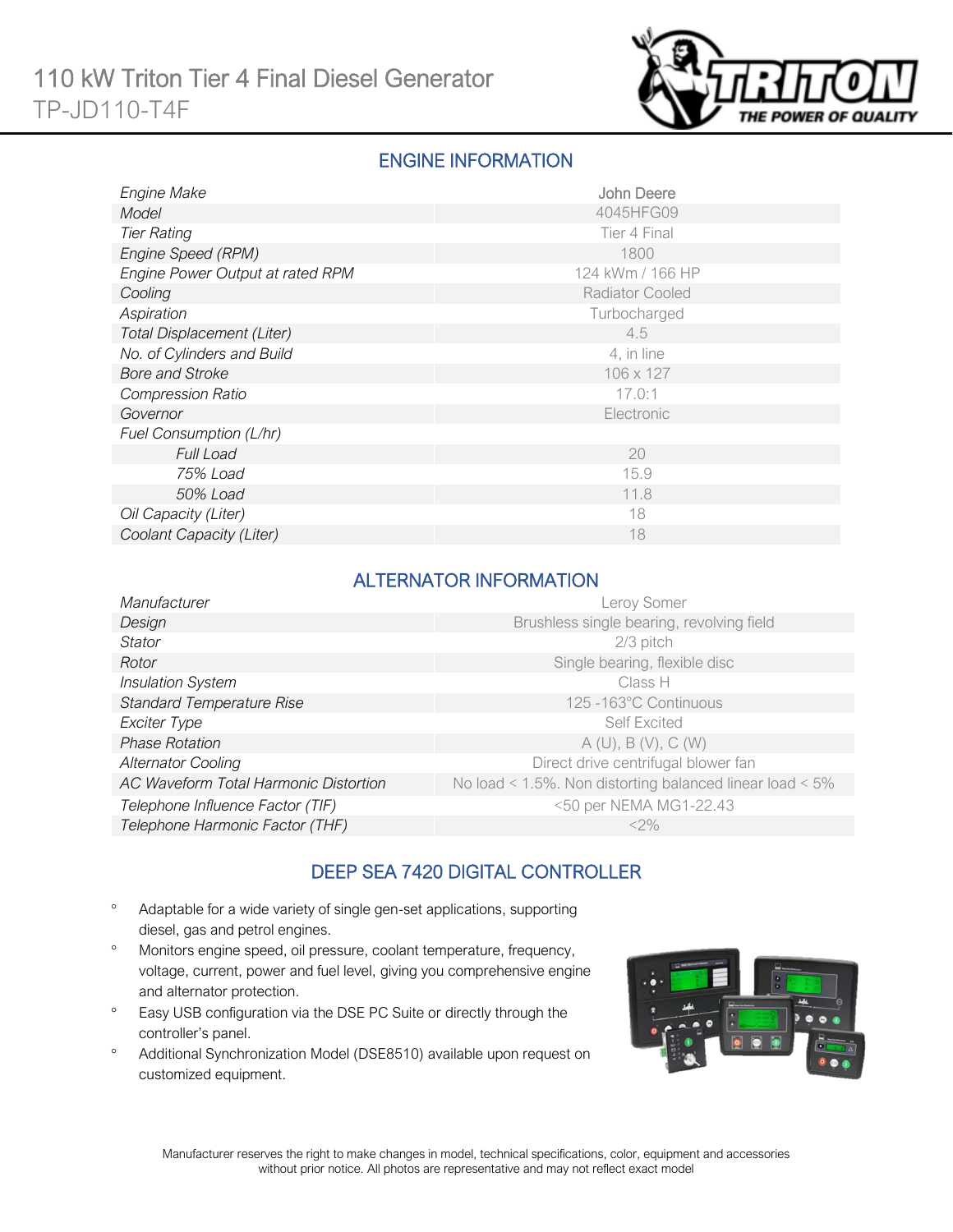

## STANDARD ITEMS

Engine System:

Ī

- o Oil Drain Pump
- o Tier 4 Final Certification
- o Electronic Governor
- o Full Fluid Containment
- Fuel System
	- o Fuel Valve for External Tank
	- o Primary Fuel Filter
	- o Fuel Capacity: XXX liters
	- o Flexible Fuel Lines
- Electrical System
	- o Side Mounted Control Panel
	- o Unit Mounted Mainline Circuit Breaker
	- o Battery Switch
- Cooling System
	- o 45º C Ambient Temperature Rating
	- o 50/50 Ethylene glycol antifreeze
	- o Radiator Drain Extension
- ✓ Generator Set
	- o Mounted on Heavy Duty Steel Base
	- o Full Factory Load Bank Testing
	- o Sub-Base Lifting Points
	- o Forklift Pockets for Easy Transport
- **Alternator** 
	- o 12 Lead Leroy-Somer Alternator
- ✓ Enclosure
	- o Stainless Steel Hinges and Locks
	- o Ultra-Quiet Enclosure
	- o Powder Coated Finish
	- o Easy Access to All Service Points
	- o Fully Sound Attenuated (66db at 7 meters)
	- o Advanced Water and Dust Proofing

# OPTIONAL ITEMS

- Engine System:
	- o Upgraded Exhaust Silencers (Hospital, Residential, Critical)
	- o Heavy Duty Air filters
	- o Oil Heater
	- o Block Heater (Circulating, up to 5000 Watt)
- Fuel System
	- o Fuel Cooling System
	- o Extended Fuel Tank
- Electrical System
	- o 2,3 or 4 Position Voltage Switch
	- o Battery Charger (Standard and Float Type)
	- o Additional Circuit Breakers
	- o Shunt Trips
	- o Electrically Controlled Breakers
	- o Paralleling Systems
	- Electrical Connections (Cam-Locks, Refer Plugs, Distro Panel, and more)
- Cooling System
	- o Upgraded Radiator Systems
	- o Marine Grade Radiator
- Generator Set
	- o Seismic Isolators
		- o Remote Mounted Control System
- <sup>o</sup> Enclosure
	- o 20 and 40' Container Packages
	- o Custom Paint Colors
- <sup>o</sup> Alternator
	- o Marinization (2-3 times dipped)
	- o Permanent Magnetic Generator
- <sup>o</sup> Trailer
	- o Standard Trailer
	- o Trailer with Extended Fuel Tank
	- o Rhino Coating

### Additional Options

o Please inquire, Triton can assist in engineering nearly any option